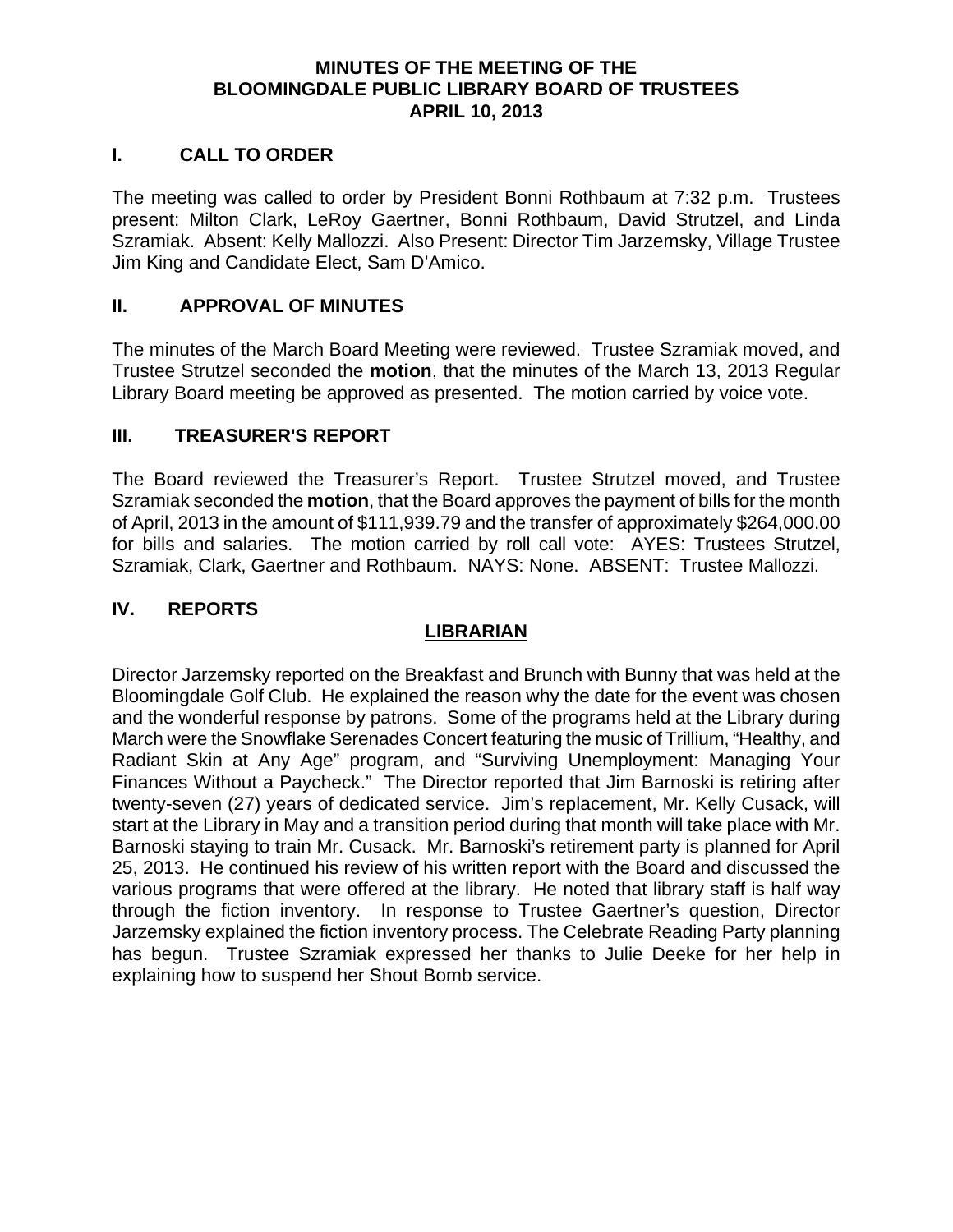# **IV. REPORTS (Continued)**

# **MONTHLY STATISTICS**

The Board reviewed the statistics for the month of March. The circulation report shows that total circulation is down slightly over last year. The library's total holdings are 207,439 and there are 17,063 cardholders. E-Pay and databases statistics were reviewed.

### **STANDING COMMITTEES**

**PERSONNEL** - No report.

**POLICY** – No report.

**FINANCE** – Report of March 22, 2013 Meeting – This item was tabled for discussion to Unfinished Business – Salary Structure – Finance Committee Report.

**BUILDING AND GROUNDS** – Fire Alarm System Completion – Directory Jarzemsky reported that the work on the fire alarm system is complete except for some areas that need covers for the alarms. The fire panel has a modern computer and software system. He explained the reasons for the delay in the completion of the system.

### **LIAISON REPORTS**

**LINC –** No report.

**VILLAGE** - Village Trustee King reported on the results of the recent municipal election. He discussed the plans for the installation of the new officials. He reported on the various new businesses opening and the building and remodeling projects taking place within the Village. He stated that approval was granted for a carnival to be held at Stratford Crossings in May and June.

Removal from the Roll: Village Trustee King leaves the meeting at 8:00 p.m.

**FRIENDS OF THE LIBRARY** – Candidate Elect Sam D'Amico reported on the plans for the money raised at the Spring book sale.

**BIG** - The next meeting of the Bloomingdale Intergovernmental Group will be on Thursday, April 25, 2013 at Noon to be hosted by Lake Park High School District 108. Trustees Strutzel and Clark along with Director Jarzemsky plan on attending.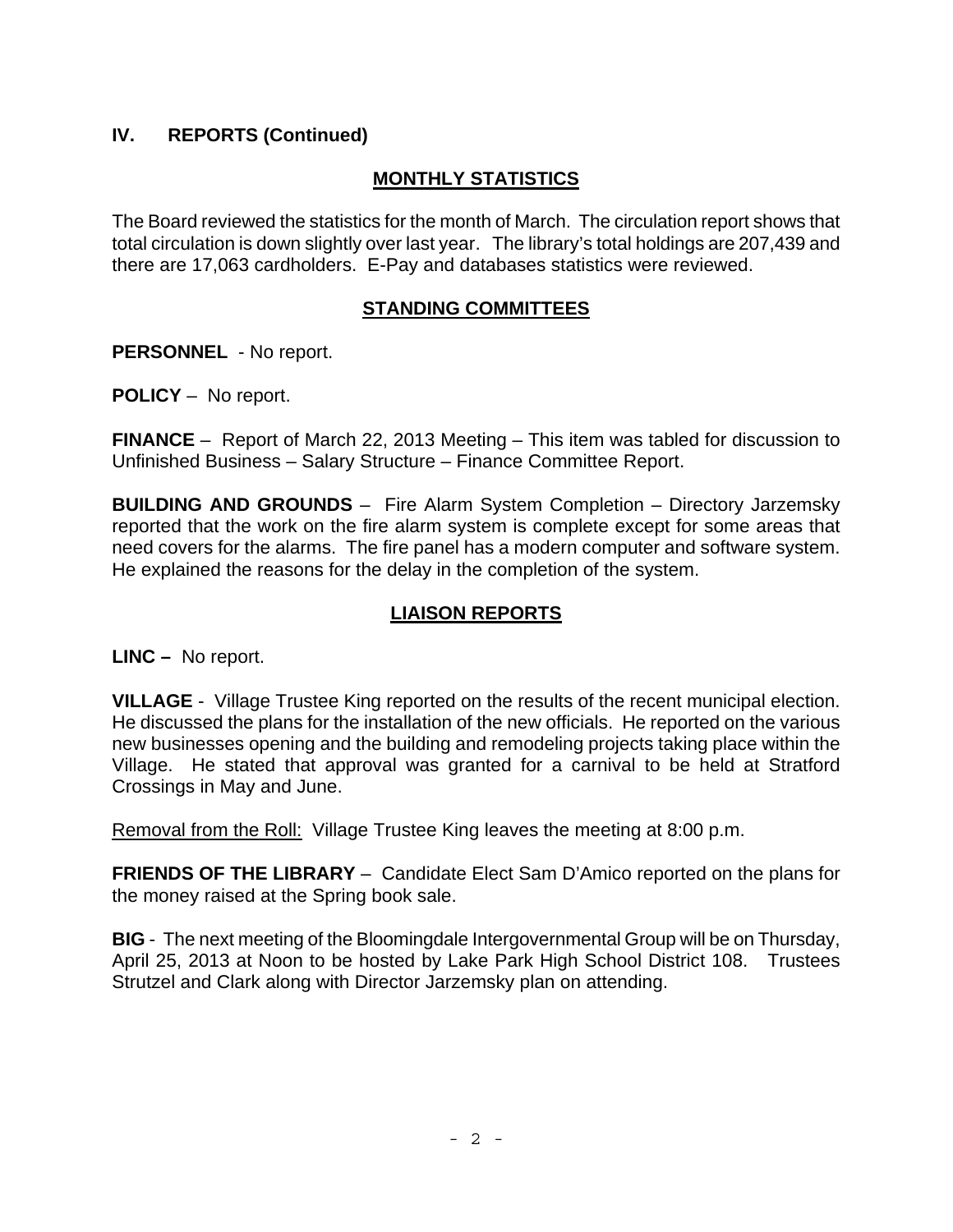# **V. UNFINISHED BUSINESS:**

## **FISCAL YEAR 2013/2014 BUDGET REVIEW**

Director Jarzemsky stated that he is presenting a proposed draft budget tonight with approval scheduled for May. The budget is at the planning stage presently. He began the discussion on the expenses that are involved with personnel. He discussed the costs for health insurance and the proposed rate increases associated with this expense. The proposed budget highlights those items that are expected to increase and items that are expected to be decreased. He talked about the reasons for the increases and decreases of certain line items. He explained the increase in staff/Trustee training and education as it relates to planned conferences in the area. An increase is planned in the public information line item in order to market the library through different methods, including a new color printer. He explained the reason for the increase in copier/printing supplies and how the costs will be offset. He explained the reasons for increases in electronic game purchases and the e-book collection for adults and children. He reviewed the leased book system and the reasons for the increase in purchases of this media. He discussed the areas of reduction in material purchases. Director Jarzemsky stated that the Building Fund expenditures are planned at \$170,250.00. The overall operating budget planned for 2013/2014 is \$2,955,476.00. The overall budget for 2012/2013 was \$2,874,982.54.

He reviewed with the Board the estimated assessed value (EAV) statistics for 2012 and 2013 as presented in the home rule levies handout. The estimated assessed value of property continues to decline. He explained that for 2012, \$2,696,617.48 is going to be collected from property taxes. He explained that the tax rate has increased but the value of property has decreased. The tax assessor is predicting that the EAV will again drop in 2013 by 8%. The EAV may possibly increase in 2014 or 2015.

A list of proposed building fund projects was provided and reviewed with the Board. The projected building fund balance is \$736,994.00. Trustee Clark suggested that the downstairs men's bathroom counters be considered for updating. Director Jarzemsky stated that he will obtain a cost estimate. A discussion took place concerning the amount of revenue anticipated to be received and the need for a fund transfer of approximately \$223,408.00 to cover budgeted expenses. Director Jarzemsky discussed the amount of reserve funds available.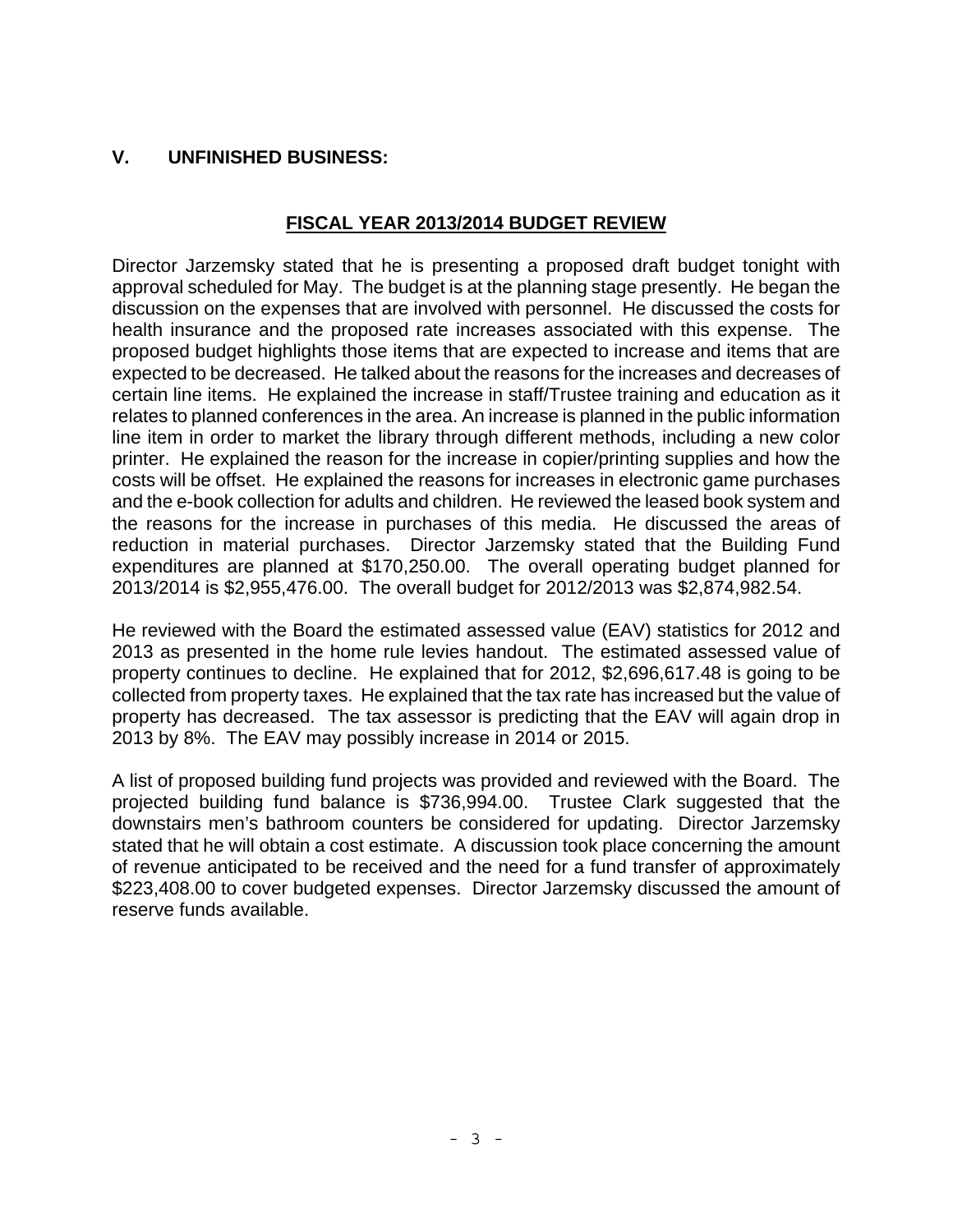## **VI. UNFINISHED BUSINESS: (Continued)**

# **SALARY STRUCTURE – FINANCE COMMITTEE REPORT**

Director Jarzemsky described the Management Association of Illinois (MAI) salary structure evaluation process. A copy of the Library's Finance Committee meeting minutes was provided to the Board. He explained the terminology used within the MAI report and what the midpoint means in relation to the new salary structure. Director Jarzemsky stated that there is a need to keep the seniority structures intact. He explained that some positions above the new midpoint may see less or no adjustment. He stressed that it was important to keep exempt staff. He would not like to see staff lost to neighboring libraries. Exempt staff below the new midpoint should have salaries adjusted to the new midpoint if they have over so many years in seniority. A discussion took place concerning the salary categories.

 To implement the plan in its entirety, the increase to the budget would be approximately \$126,000. It was suggested that salary increases could be implemented after May, 2013. It was noted that no change to salary structure has occurred since 2007. Trustee Rothbaum stated that she would not want to lose staff, but there is a need to be fiscally responsible as well. Director Jarzemsky stated that the proposed MAI salary structure can be modified. Discussion took place concerning the amount of dollars that could be allocated for the changes to salaries and the timeline for implementation. It was proposed that cost estimates be provided on different salary scenarios for the next meeting.

### **VII. NEW BUSINESS:**

## **EQUALIZED ASSESSMENT VALUE 2012**

Director Jarzemsky stated that included in the meeting packet was the official document from DuPage County on the EAV and the 2012 TIF valuation for the Board's information.

## **NON-RESIDENT CARD PROGRAM**

Director Jarzemsky stated that the Library does not sell many non-resident library cards. A library card can be purchased for one year and the cards will go on sale May 1. The homeowner non-resident library card fee is based on the Library's tax rate of .3271 multiplied by the assessed valuation of the property divided by \$100.00. A non-resident homeowner would be required to provide proof of the assessed valuation of their home by showing staff a copy of their most recent tax bill. A different method of calculating the fee for renters was also presented. The library's participation in the program will be reported to RAILS (Reaching Across Illinois Library System). Trustee Rothbaum moved and Trustee Clark seconded the **motion**, that the Board approves the 2013/2014 non-resident public library card fee program as presented. The motion carried by roll call vote. AYES: Trustees Rothbaum, Clark, Szramiak, Strutzel and Gaertner. NAYS: None. ABSENT: Trustee Mallozzi.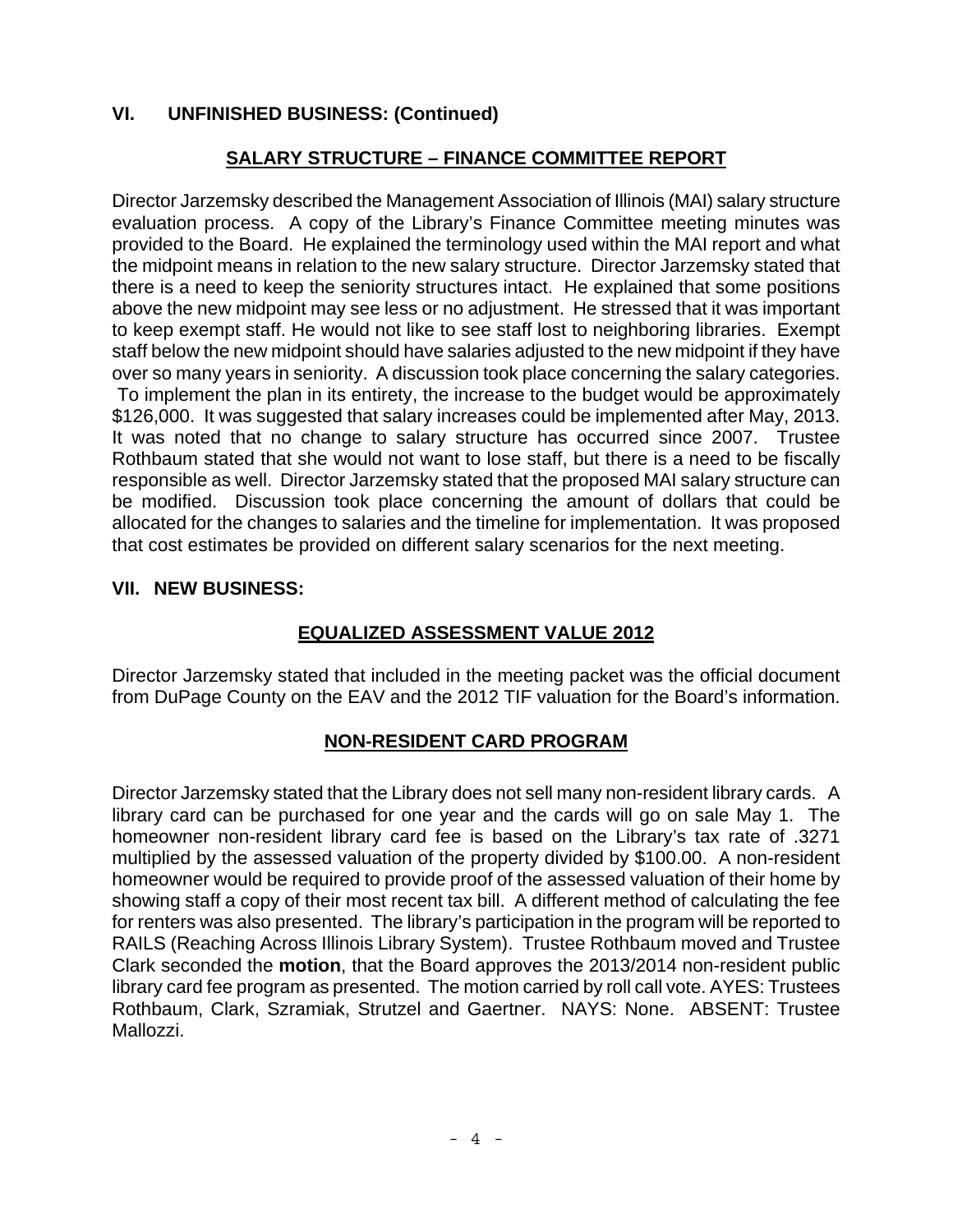## **VII. NEW BUSINESS: (Continued)**

### **RESOLUTION FOR BOARD MEETING DATES & TIMES FOR FISCAL YEAR 2012/13**

Trustee Rothbaum presented Resolution No. 2012/2013-3 entitled "Resolution Setting Time and Dates of Regular Meetings of the Board of Library Trustees of the Village of Bloomingdale, Du Page County, Illinois."

Trustee Clark moved and Trustee Szramiak seconded the motion that said resolution be adopted as presented.

After a full discussion thereof, President Rothbaum directed that the roll be called for a vote upon the **motion** to adopt said resolution.

Upon the roll being called, the following Trustees voted AYE: Trustees Clark, Szramiak, Strutzel, Rothbaum, and Gaertner. The following Trustees voted NAY: None. Absent: Trustee Mallozzi.

Whereupon President Rothbaum declared the motion carried and said resolution adopted and did sign the same in open meeting and did direct the Secretary to record the same in the records of the Board of Library Trustees of the Village of Bloomingdale, Du Page County, Illinois, which was done.

### **INVESTMENT OF PUBLIC FUNDS REPORT FOR JANUARY – MARCH**

As mandated by state law, a discussion took place concerning the Library's investments as detailed in the written quarterly report. The report lists all investments, the location of the invested money and the market value.

## **TRANSFER TO BUILDING FUND**

Director Jarzemsky asked for approval to transfer some of the General Fund reserves to the Building Fund. He is suggesting a transfer of \$100,000.00. A discussion took place concerning the estimated year end balance unspent in the budget. Trustee Szramiak moved and Trustee Strutzel seconded the **motion,** to approve the fund transfer of \$100,000.00 from the General Fund into the Building Fund. The motion carried by roll call vote. AYES: Trustees Szramiak, Strutzel, Rothbaum, Clark, and Gaertner. NAYS: None. ABSENT: Trustee Mallozzi.

### **FY 2013 PER CAPITA GRANT AWARD LETTER**

The Library has been awarded a FY2013 Illinois Public Library Per Capita Grant in the amount of \$22,626.80. The State has been late in making payments of the grant dollars but it is anticipated that the funds should be received in October, 2013.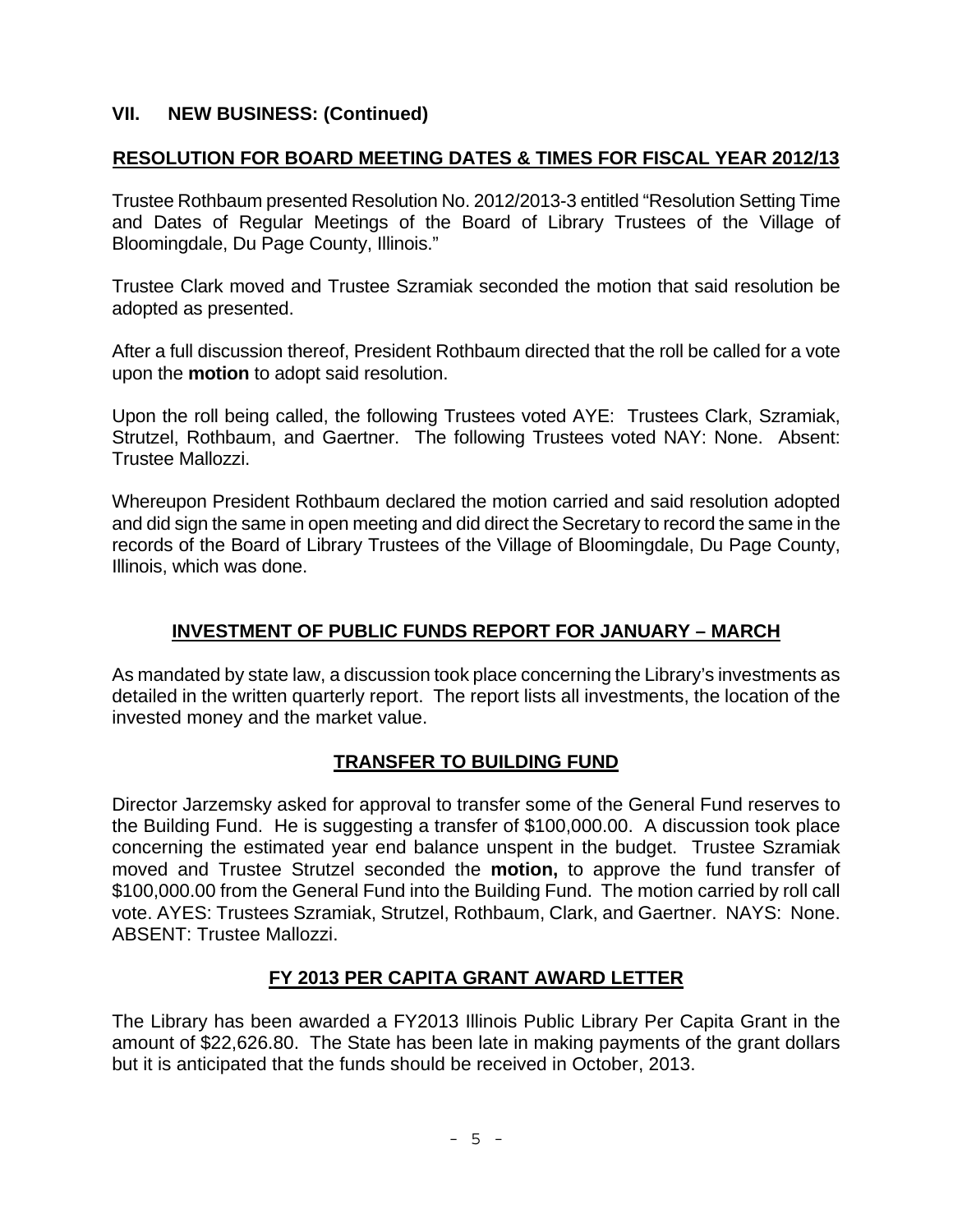### **VII. NEW BUSINESS: (Continued)**

### **AUDIT 2013**

Director Jarzemsky stated that audit preparations by McGladrey, LLP are being readied. McGladrey may be contacting Board members to discuss the Library. The audit should be completed by July, 2013.

### **SALERNO DONATION LETTER**

Director Jarzemsky informed the Board about the generous donation of \$1,200 by Joseph Salerno. The donation will be used to purchase a new Lego table for a Lego/Duplo play area and Lego programming for the children. He explained the plans to honor Mr. Salerno for his generous donation. The Board expressed their gratitude for his generous gift.

### **DIGITAL SIGNAGE PROPOSAL**

Director Jarzemsky discussed the proposed digital signage proposals received for the purchase of three (3) digital monitors that would be placed throughout the library in order to provide an informational platform designed to display video, program events, calendar or messages. He discussed what can be done with the signage. He stated that staff recommends purchasing three (3) HP digital signs with content management software from TeamOne. Director Jarzemsky explained the reasons why staff chose TeamOne. This is a budgeted item, but he is asking for approval of the purchase based upon the receipt of the two (2) proposal quotes. Trustee Rothbaum moved and Trustee Strutzel seconded the **motion,** to approve the recommendation made by staff to purchase the digital signage equipment from TeamOne. The motion carried by roll call vote. AYES: Trustees Rothbaum, Strutzel, Szramiak, Clark, and Gaertner. NAYS: None. ABSENT: Trustee Mallozzi.

### **VIII. PUBLIC DISCUSSION:**

### **IX. ANNOUNCEMENTS:**